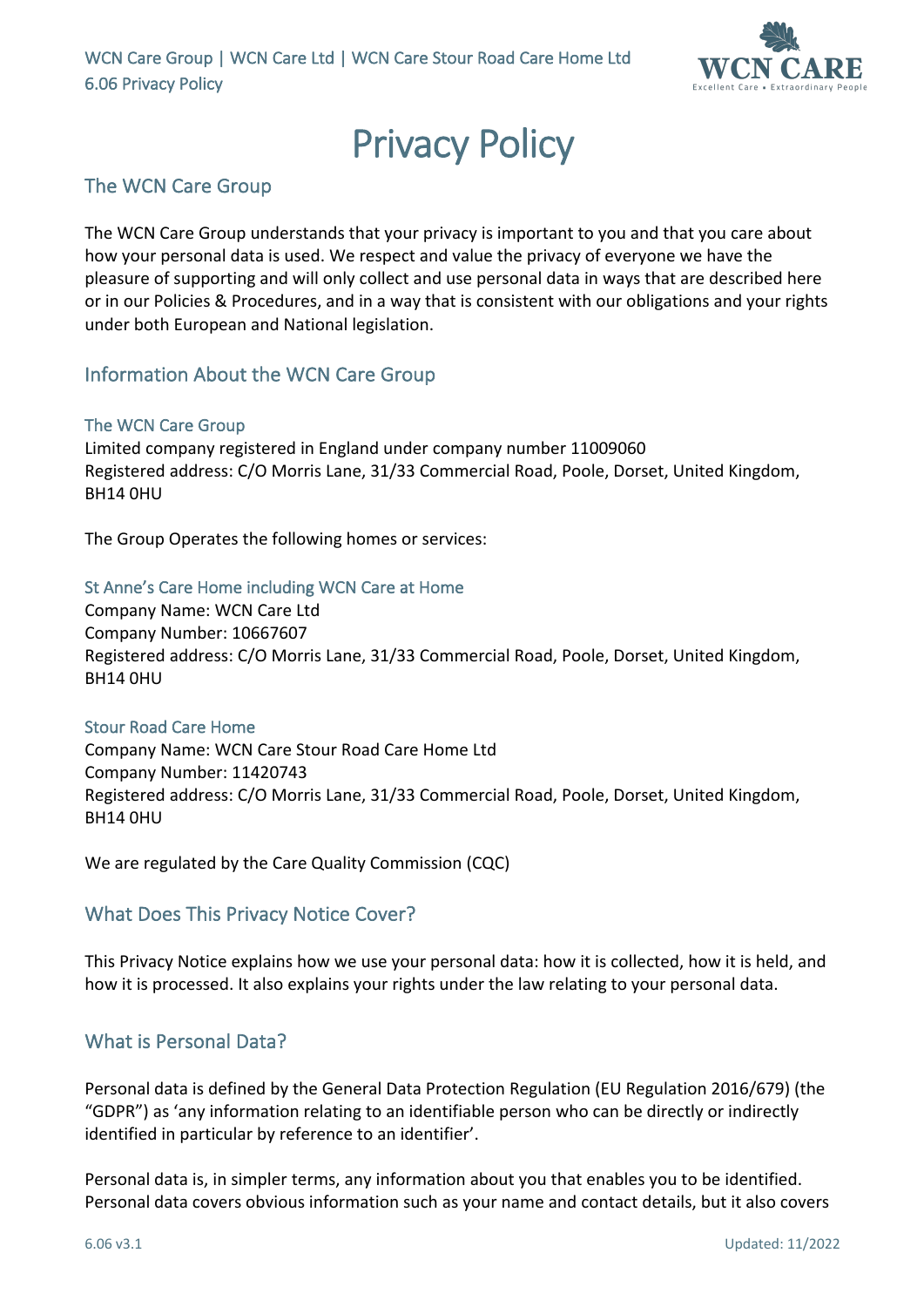### WCN Care Group | WCN Care Ltd | WCN Care Stour Road Care Home Ltd 6.06 Privacy Policy



less obvious information such as identification numbers, electronic location data, and other online identifiers.

The personal data that we use is set out below.

# What Are My Rights?

Under the GDPR, you have the following rights, which we will always work to uphold:

- a) the right to be informed about our collection and use of your personal data. This Privacy Notice tells you everything you need to know, but you can always contact us if you have further queries;
- b) the right to access the personal data we hold about you;
- c) the right to have your personal data rectified if any of your personal data held by us is inaccurate or incomplete. This does not mean that your data can be changed to represent something untruthful at your request;
- d) the right to be forgotten, that is, the right to ask us to delete or otherwise dispose of any of your personal data that we have;
- e) the right to restrict (that is, prevent) the processing of your personal data;
- f) the right to object to us using your personal data for a particular purpose or purposes;
- g) the right to data portability. This means that if you have provided personal data to us directly, we are using it with your consent or for the performance of a contract, and that data is processed using automated means, you can ask us for a copy of that personal data to re-use with another service or business in many cases;
- h) rights relating to automated decision-making and profiling however, we do not use your personal data in this way.

For more information about our use of your personal data or exercising your rights as outlined above, please contact us using the details provided in this Notice.

In some instances, if you refuse to provide us with certain information when requested, we may not be able to:

- Perform the contract we have entered into with you
- comply with our legal or regulatory obligations

Further information about your rights can also be obtained from the Information Commissioner's Office (https://ico.org.uk/) or your local Citizens Advice Bureau (https://www.citizensadvice.org.uk/).

If you have any cause for complaint about our use of your personal data, please contact us as soon as possible and we will work with you to alleviate any concerns and if necessary rectify the problem. If you feel that that the outcome is unsatisfactory, you have the right to lodge a complaint with the Information Commissioner's Office.

### What Personal Data Do You Collect?

We may collect some or all of the following personal data (this may vary according to your relationship with us):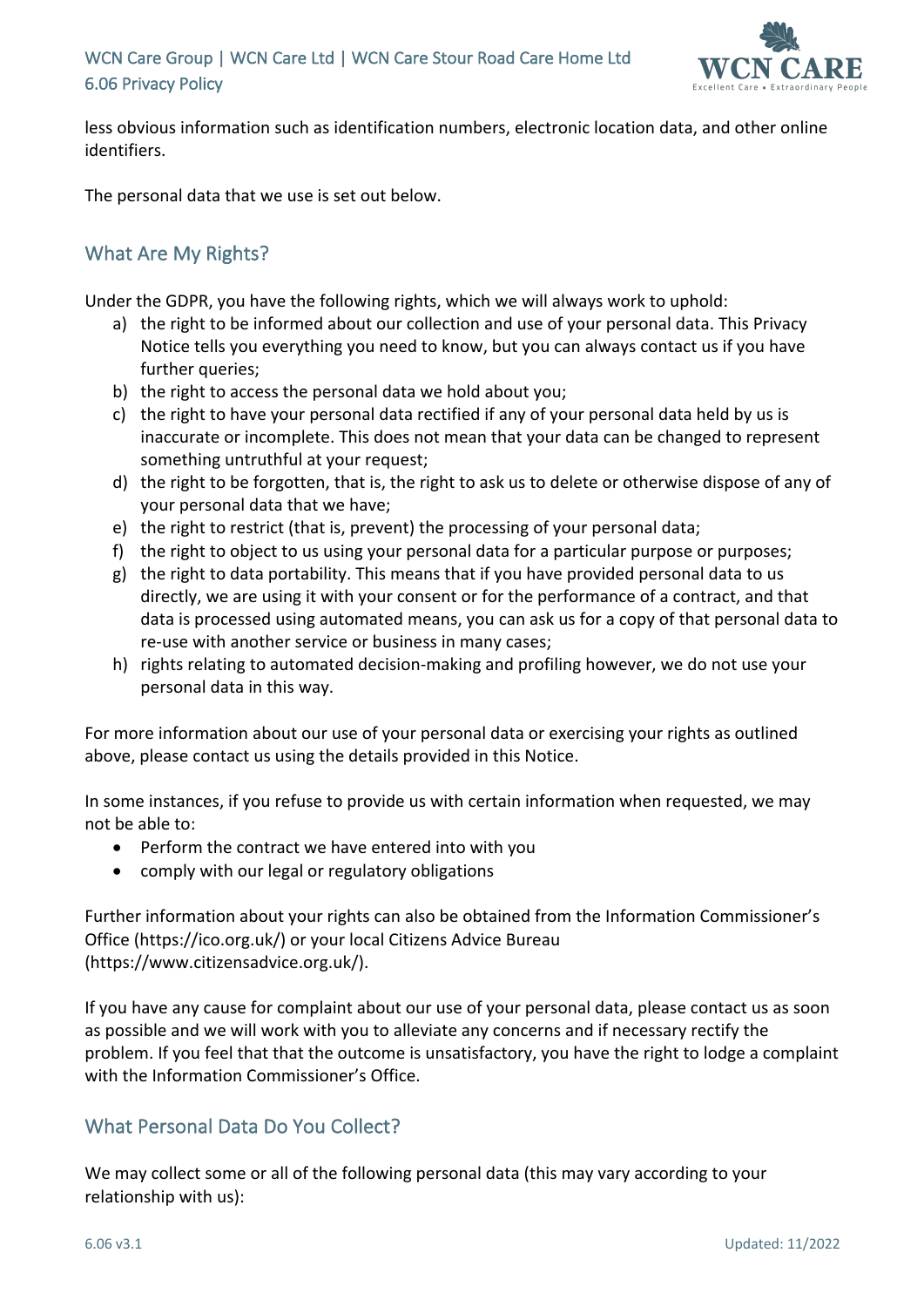## WCN Care Group | WCN Care Ltd | WCN Care Stour Road Care Home Ltd 6.06 Privacy Policy



- basic personal information, including name and address, date of birth and contact details;
- financial information, including account and transactional information and history;
- information about you and your family (such as dependents, marital status, next of kin and contact details);
- information about your preferences and interests;
- visual images (such as copies of passports);
- details of any services you have received from us;
- information we receive from other sources, such as government departments and healthcare providers;
- our correspondence and communications with you.

Residents - as a care provider, we must collect some personal information on our Residents, including personal health information, which is essential to our being able to provide effective care and support. The information is contained in individual files (manual and electronic) and other record systems, all of which are subject to strict security and authorised access policies.

Employees and volunteers - we operate a recruitment policy to comply with the regulations in which all personal information obtained, including CVs and references, is, as with Residents' information, securely kept, retained and disposed of in line with the GDPR. All employees are aware of their right to access any information about them.

Third parties - all personal information obtained about others associated with the delivery of the care service, including contractors and suppliers will be protected in the same way as information on Residents and employees.

Sometimes your personal data is obtained from the following third parties (depending on your relationship with us):

- Her Majesty's Revenue and Customs (HMRC), Department of Work and Pensions (DWP) and other government departments;
- National Health Service (NHS), Care & Quality Commission (CQC) and other healthcare providers;
- Clinical Commissioning Groups (CCGs) and Local Authorities (LA);
- Emergency services (police, fire and ambulance);
- Suppliers.

We may also process certain sensitive categories of information for specific and limited purposes, such as making our services accessible to Residents. We will only process special categories of information where we've obtained your explicit consent or are otherwise lawfully permitted to do so. This may include:

- Information about racial or ethnic origin, religious, political or philosophical beliefs;
- Physical or psychological health details or medical conditions;

#### How we collect information

The majority of Residents, employees and third parties personal information is collected directly from them or through form filling, mainly manually. No personal data is collected through our website.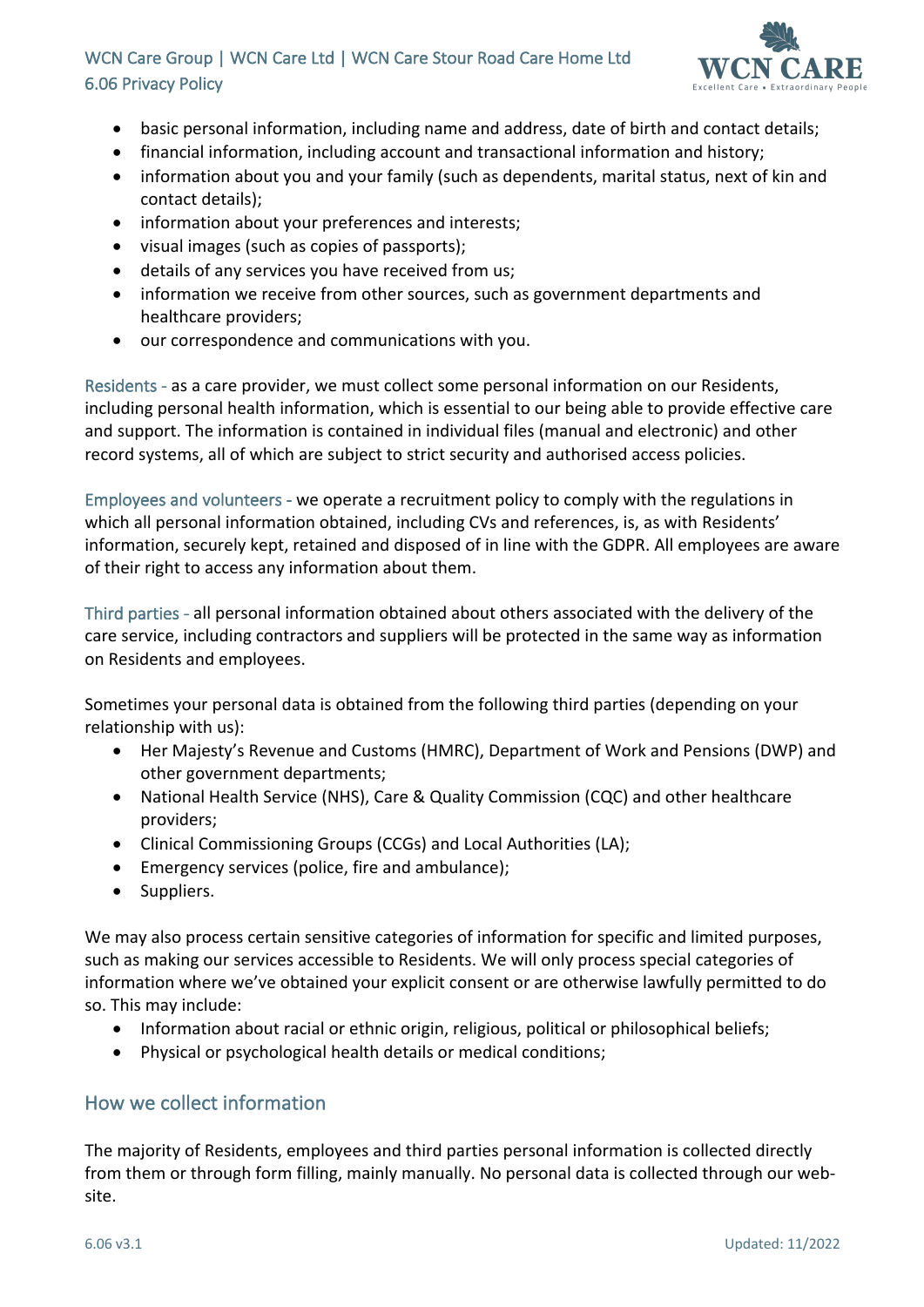

With Residents, we might continue to build on the information provided through consultations and in the process of agreeing care.

With employees, personal information is obtained directly and with consent through such means as references, testimonials and criminal records checks (Disclosure and Barring Service – DBS (**https://www.gov.uk/government/organisations/ disclosure-and-barring-service**). We use a third party to complete these checks called Care Check (https://www.carecheck.co.uk).

When recruiting staff, we seek applicants' explicit consent to obtain all the information needed for us to decide to employ them.

All personal information obtained to meet our regulatory requirements will always be treated in line with our explicit consent, legitimate interests, data protection and confidentiality policies.

# How Do You Use My Personal Data?

Under the GDPR, we must always have a lawful basis for using personal data. This may be because the data is necessary for our performance of a contract with you, because you have consented to our use of your personal data, or because it is in our legitimate business interests to use it. Your personal data may be used for any of the following purposes:

- providing and managing your account;
- supplying our services to you. Your personal details are required in order for us to enter into a contract with you;
- personalising and tailoring our services for you;
- communicating with you. This may include responding to emails or calls from you;
- supplying you with information by email AND/OR post that you have opted-in to (you may unsubscribe or opt-out at any time by contacting us).

With your permission and/or where permitted by law, we may also use your personal data for marketing purposes, which may include contacting you by email/telephone/text message and post with information, news, and offers on our products and services. These activities are within our Legitimate Interests as a business with whom you have communicated or shown an interest in the services. You will not be sent any unlawful marketing or spam. We will always work to fully protect your rights and comply with our obligations under the GDPR and the Privacy and Electronic Communications (EC Directive) Regulations 2003, and you will always have the opportunity to optout.

### How Long Will You Keep My Personal Data?

Personal information that becomes inactive for any reason is kept securely only for as long as it is needed, before being safely disposed of.

We will not keep your personal data for any longer than is necessary in light of the reason(s) for which it was first collected. The duration for which your personal data will be kept is defined our policies.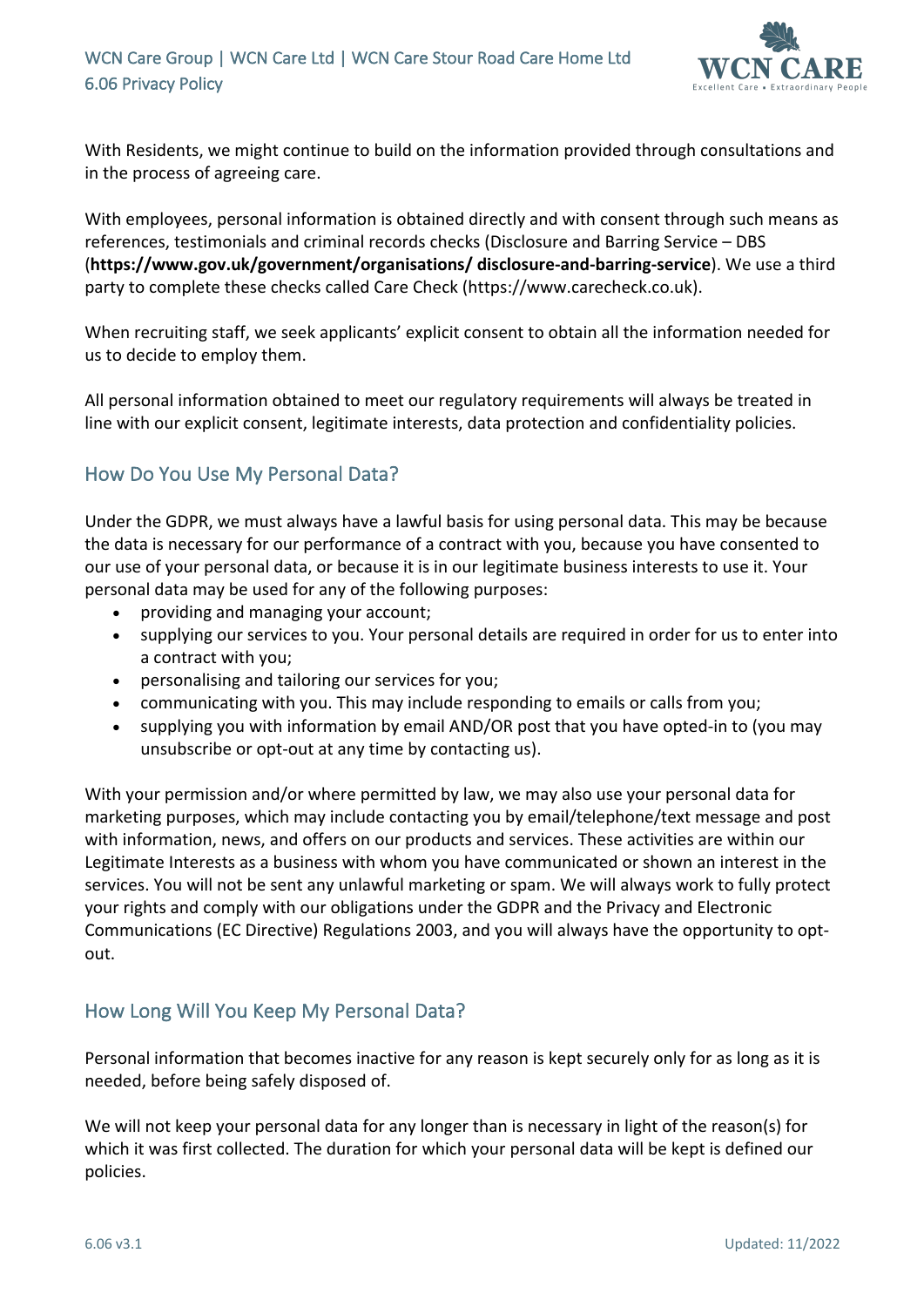

Any third parties we utilise in line with our business requirements that utilise data will also have associated procedures and are responsible to you through us in terms of GDPR.

# How and Where Do You Store or Transfer My Personal Data?

The security of your personal data is essential to us, and to protect your data, we take a number of important measures, including the following:

- necessary technical measures to ensure personal data is protected;
- all data transferred through our systems is encrypted;
- data is not processed for any purpose other than as agreed upon in our terms and conditions;
- protect your data from loss.

Our systems are checked regularly by experts to ensure they meet all privacy standards, are protected through strong passwords and encryption and comply with our general data protection security and protection policies.

### Do You Share My Personal Data?

We only share the personal information of Residents, employees and others with their consent on a "need to know" basis, whilst observing strict protocols. Most information sharing of Residents' information is with other professionals and agencies involved with their care and treatment.

Likewise, we would not disclose information about our employees without their clear agreement, for example, when providing a reference.

In some limited circumstances, we may be required legally to share certain personal data, which might include yours, if we are involved in legal proceedings or complying with legal obligations, a court order, or the instructions of a government authority.

Where we provide information for statistical purposes, the information is aggregated and provided anonymously so that there is no privacy risk involved in its use.

If any of your personal data is required by a third party, as described above, we will take steps to ensure that your personal data is handled safely, securely, and in accordance with your rights, our obligations, and the third party's obligations under the law.

We do not transfer any personal data outside of the UK but should it be necessary in the future, this Notice will be updated and we will take suitable steps in order to ensure that your personal data is treated just as safely and securely as it would be within the UK and under the GDPR.

### National Data Opt Out

You can opt out of data that is used for research and planning by going to the NHS website: https://www.nhs.uk/your-nhs-data-matters/manage-your-choice/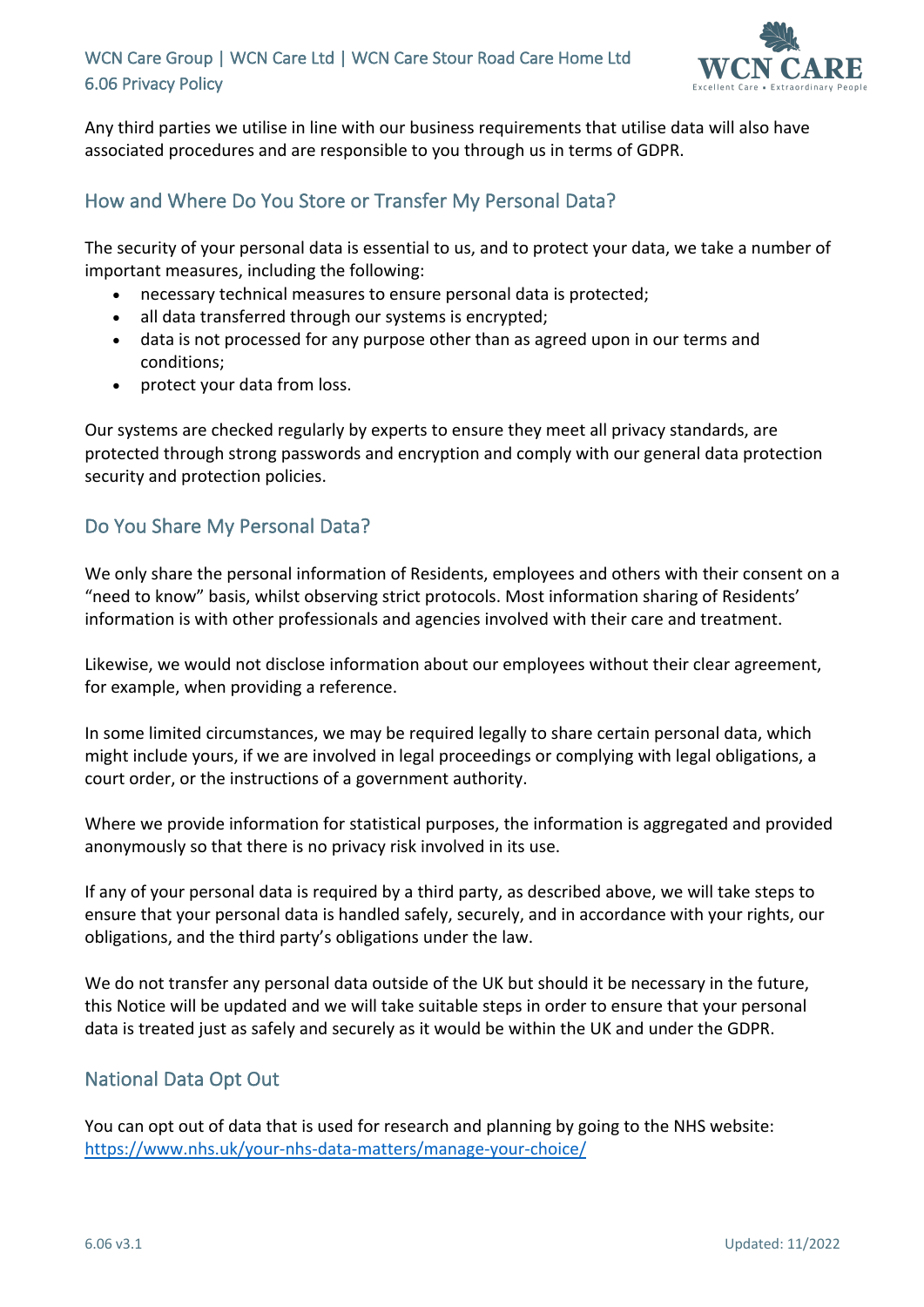WCN Care Group | WCN Care Ltd | WCN Care Stour Road Care Home Ltd 6.06 Privacy Policy



# How Can I Access My Personal Data?

If you want to know what personal data we have about you, you can ask us for details of that personal data and for a copy of it (where any such personal data is held). This is known as a "subject access request" or a "data subject access request" (DSAR).

All subject access requests should be made to info@wcncare.com with "ATTN: DPO Data Subject Access Request".

There is not normally any charge for a subject access request. If your request is 'manifestly unfounded or excessive' (for example, if you make repetitive requests) a fee may be charged to cover our administrative costs in responding and in addition, we reserve the right also to refuse further requests under these circumstances and this is permissible with the GDPR.

We will acknowledge your DSAR within 72 hours of receipt and will respond to your subject access request within 30 days. Normally, we aim to provide a complete response, including a copy of your personal data within that time. In some cases, however, particularly if your request is more complex, more time may be required up to a maximum of three months from the date we receive your request. You will be kept fully informed of our progress.

# How Do I Contact You?

To contact us about anything to do with your personal data and data protection, including to make a subject access request, please use the following details:

| <b>St Anne's Care Home</b>  | <b>Stour Road Care Home</b> | <b>WCN Care at Home</b>     |
|-----------------------------|-----------------------------|-----------------------------|
| The Data Protection Officer | The Data Protection Officer | The Data Protection Officer |
| 21-23 Wayside Road          | 14 Stour Road               | 21-23 Wayside Road          |
| Southbourne                 | Christchurch                | Southbourne                 |
| BH6 3ES                     | <b>BH23 1PS</b>             | BH6 3ES                     |
| 01202 425642                | 01202 481160                | 01202 159344                |

### Changes to this Privacy Notice

**Email address:** info@wcncare.com

We may change this Privacy Notice from time to time. This may be necessary, for example, if the law changes, or if we change our business in a way that affects personal data protection. Any changes will be made available on the privacy policy page on our website.